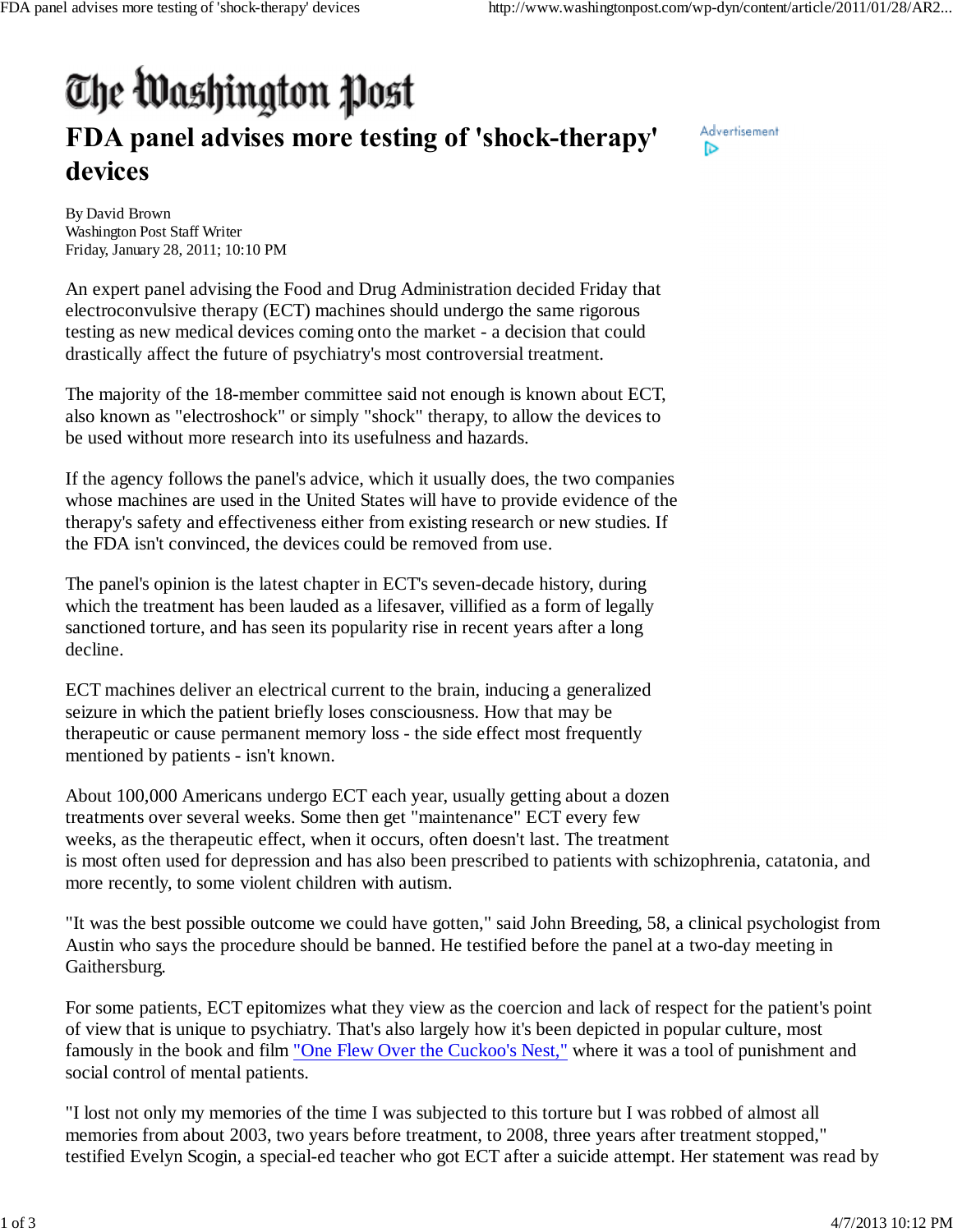a friend because Thursday's snowstorm stranded her in the Charlotte airport.

Other patients described ECT as a lifesaving, if mysterious, treatment worthy of wider use.

Among them was Kitty Dukakis, the 74-year-old wife of 1988 Democratic presidential nominee and former Massachusetts governor Michael Dukakis. She first got ECT at age 63, and continues to get it once a month.

"It is not an exaggeration to say that I don't think I would be alive without ECT. It has been a miracle in my life," she said.

One proponent, a nurse from Baltimore, drove through the snow on her day off to read a grateful Christmas card from a patient, choking up as she did.

"I actually think it's more controversial than abortion," Amy Lutz, a 40-year-old mother of five from Villanova, Pa., said of ECT, which her 12-year-old autistic and manic-depressive son gets regularly.

She brought with her two poster-size photographs of the boy, his face and hands bloodied from self-inflicted blows. She told the committee that ECT, tried after a half-dozen other therapies, stopped the violent behavior and increased her son's achievement in school.

A 1976 law requiring safety and effectiveness of all new medical devices permitted ones in longstanding use, including ECT machines, to stay on the market. Later, however, Congress told the FDA that those grandfathered-in devices either had to undergo rigorous testing or be officially "reclassified" as alreadyproven to be safe and effective (although, in some cases with special warnings about their use).

In addition to patient testimony, the advisory panel heard FDA staffers describe their analysis of hundreds of ECT studies.

As a group, the studies tended to be poorly designed and with too few patients to allow the drawing of firm conclusions. Many failed to follow patients long enough to discover the duration of ill effects. Ones done decades ago studied techniques and electricity dosages different from current practice.

The FDA staff reported the existing research suggests that for depression, ECT is more effective than placebo or "sham" shocks and after a month more effective than antidepressants.

In terms of hazards, the FDA staff's review found the treatment is associated with "impairment in orientation, memory and global cognitive function immediately after ECT and up to 6 months." Certain aspects of memory may return to baseline after six months. "Autobiographical memory" - recollection of events in one's life - appears to be at greatest risk. High-dose electric current and current applied to both sides of the brain are associated with more thinking and memory problems.

Panel member Christopher A. Ross, a psychiatrist and neuroscientist at Johns Hopkins University, asked if the published studies identified any risk factors that predisposed patients to memory loss and thinking impairment.

"Evidence-based data for that issue just doesn't exist," said Peter G. Como, a neuropsychologist at the FDA.

Panel Chairman Thomas G. Brott, a neurologist at the Mayo Clinic's campus in Jacksonville, Fla., said he was amazed that essentially no research had been done on ECT's effects using functional MRI imaging, repeated brain wave (EEG) studies, or autopsy examinations of patients.

"I tried to look and saw very little. I concluded that the evidence is not there to decide either way," he said.